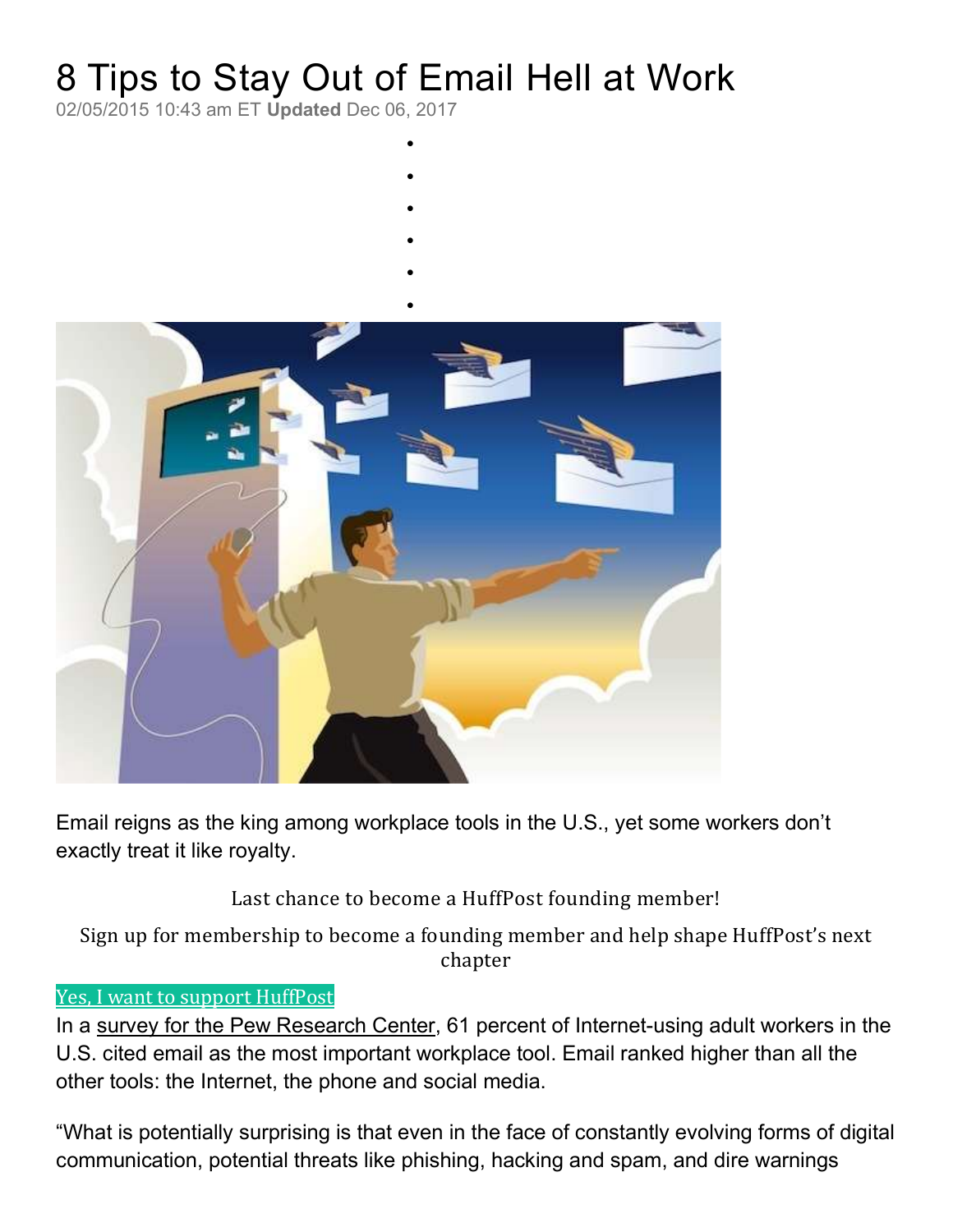about lost productivity and email overuse, email continues to be the main digital artery that workers believe is important to their jobs," Pew says. "Since taking hold a generation ago, email has not loosened its grip on the American workplace."

Some American workers can't seem to get a grip on proper use of email at the office, however. One high-profile example: Amy Pascal, head of Sony's film division, recently became ensnared in a made-for-the-tabloids scandal over leaked emails. The emails revealed her private — but self-admittedly "insensitive and inappropriate" — musings on matters like President Obama's movie-viewing habits and an embattled Sony-backed biopic about Apple guru Steve Jobs.

Experts provide these eight tips for making sure your workplace inbox doesn't get you shoved out the door — or at least doesn't make your colleagues want to immediately delete your emails.



#### 1. Communicate carefully.

Think about what an email says before you hit "send."

"If you are delivering bad news, this should be done in person. It is hard to communicate with empathy and compassion via email," said Sherri Mitchell, co-founder of staffing and recruiting company All About People.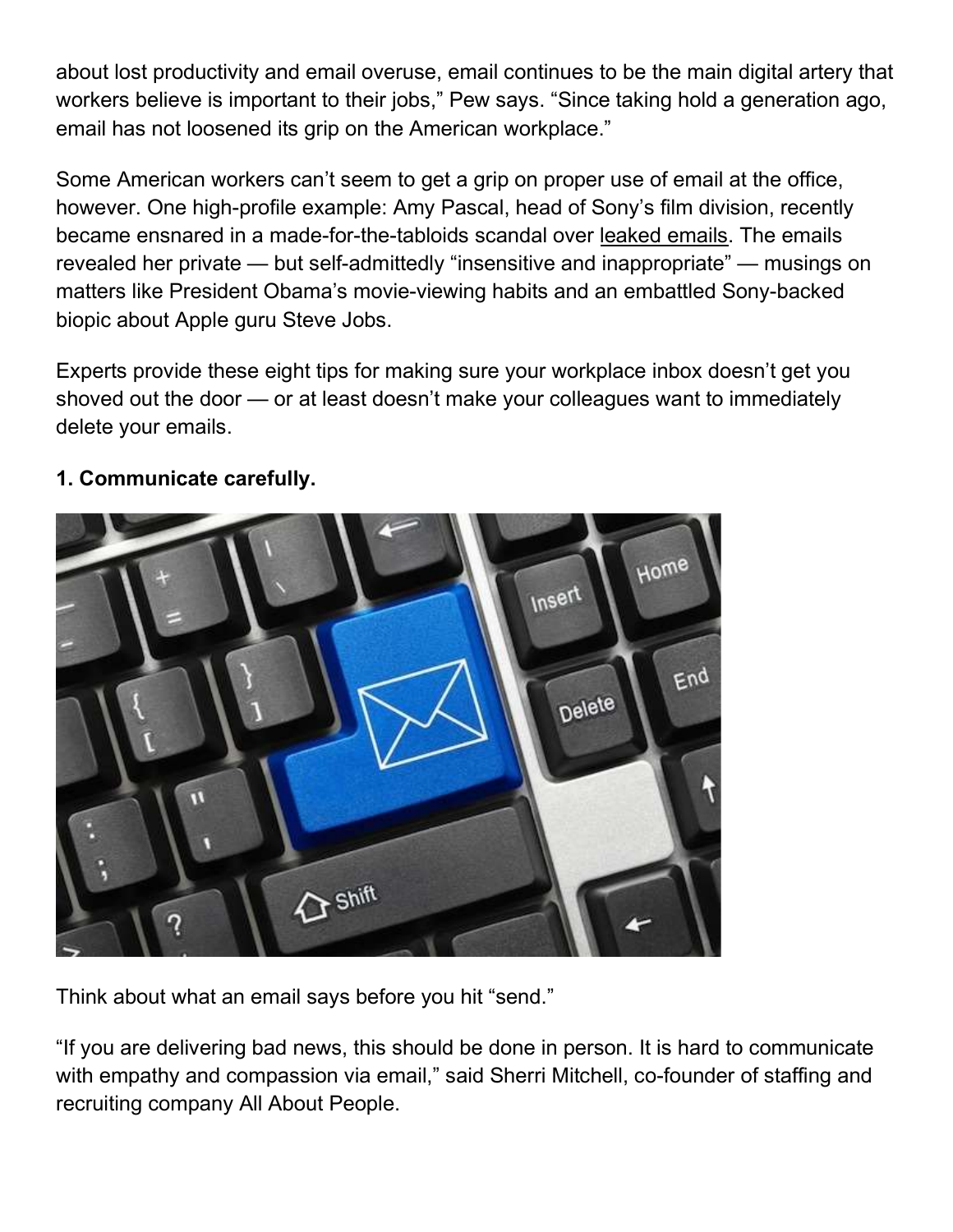Along those lines, keep personal messages and even fantasy-football info out of work emails, business consultant Walt Meyer recommended. Specific content to avoid includes jokes, political remarks and religious views, unless they're actually welcome and allowed, according to HR consultant Laura Gmeinder.

### 2. Check your temperature.



If you're even slightly hacked off, avoid blasting off an angry email. Your foul mood will come across in the tone of your message.

"Instead, pick up the phone. Hearing the other person's voice will force you to be nicer and calmer," Monster.com HR expert Mary Ellen Slayter said. "Plus, if you do wind up being a jerk, you can immediately apologize without a paper trail."

Another option: Save the email as a draft and review it once you've cooled down.

"Firing off an emotionally charged note without first counting to 10 is kind of like eating a doughnut. It may feel great for a moment, but the regret often lingers long after," said Sean Smith, president of marketing and advertising agency Third Street.

## 3. Mind your manners.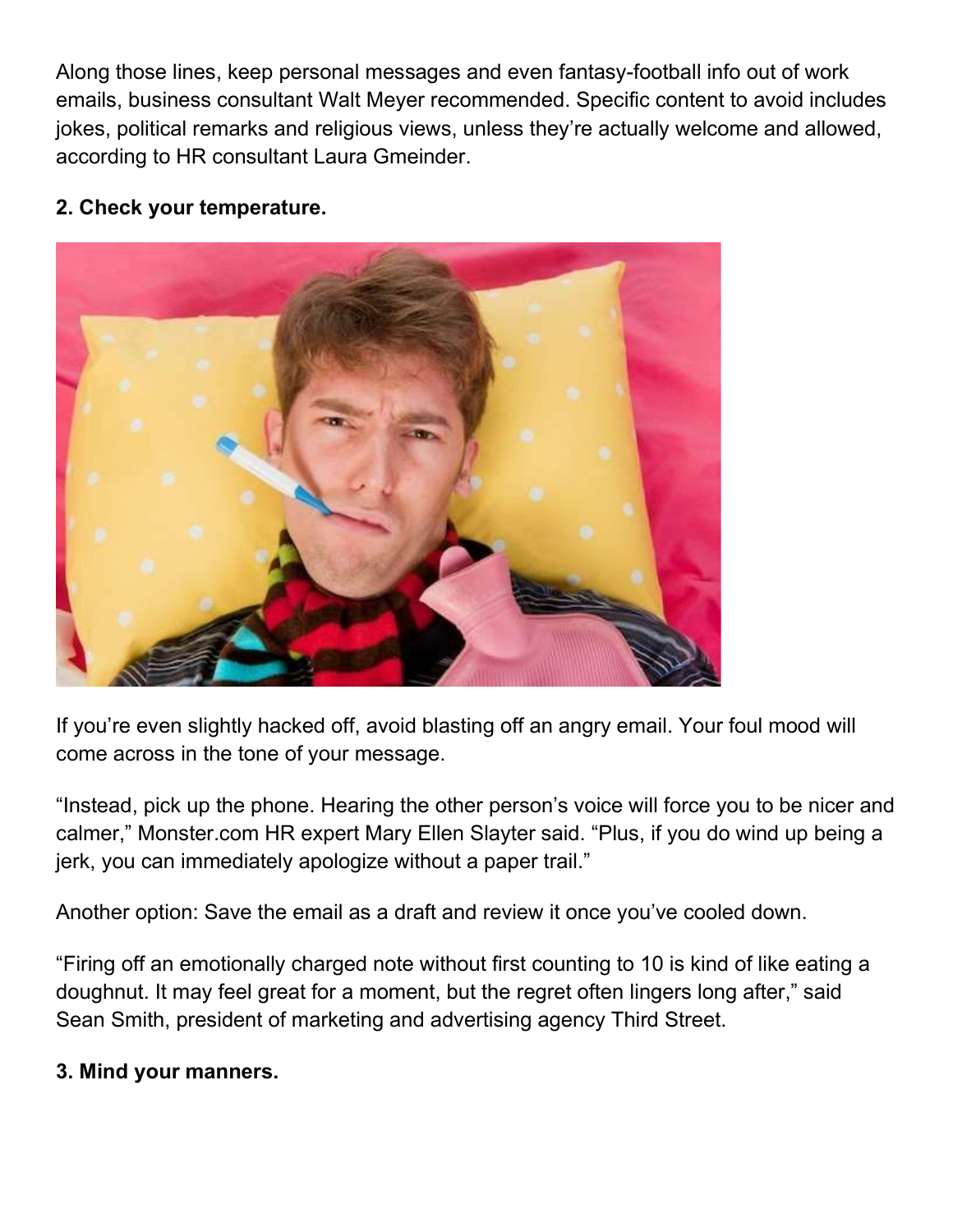

Be cordial and polite, just as you'd be with your grandmother. Of course, steer clear of profanity.

Also, remember to begin your email with a friendly greeting, such as "Good afternoon, Julie." This perks up what can be an impersonal communication method, financial planner Michael Clark said.

"As more and more of our daily work occurs over the Internet, more of us will experience professional relationships that exist only over the web," etiquette consultant Jodi RR Smith said. "Strive to make every interaction a pleasant one."

#### 4. Get to the point.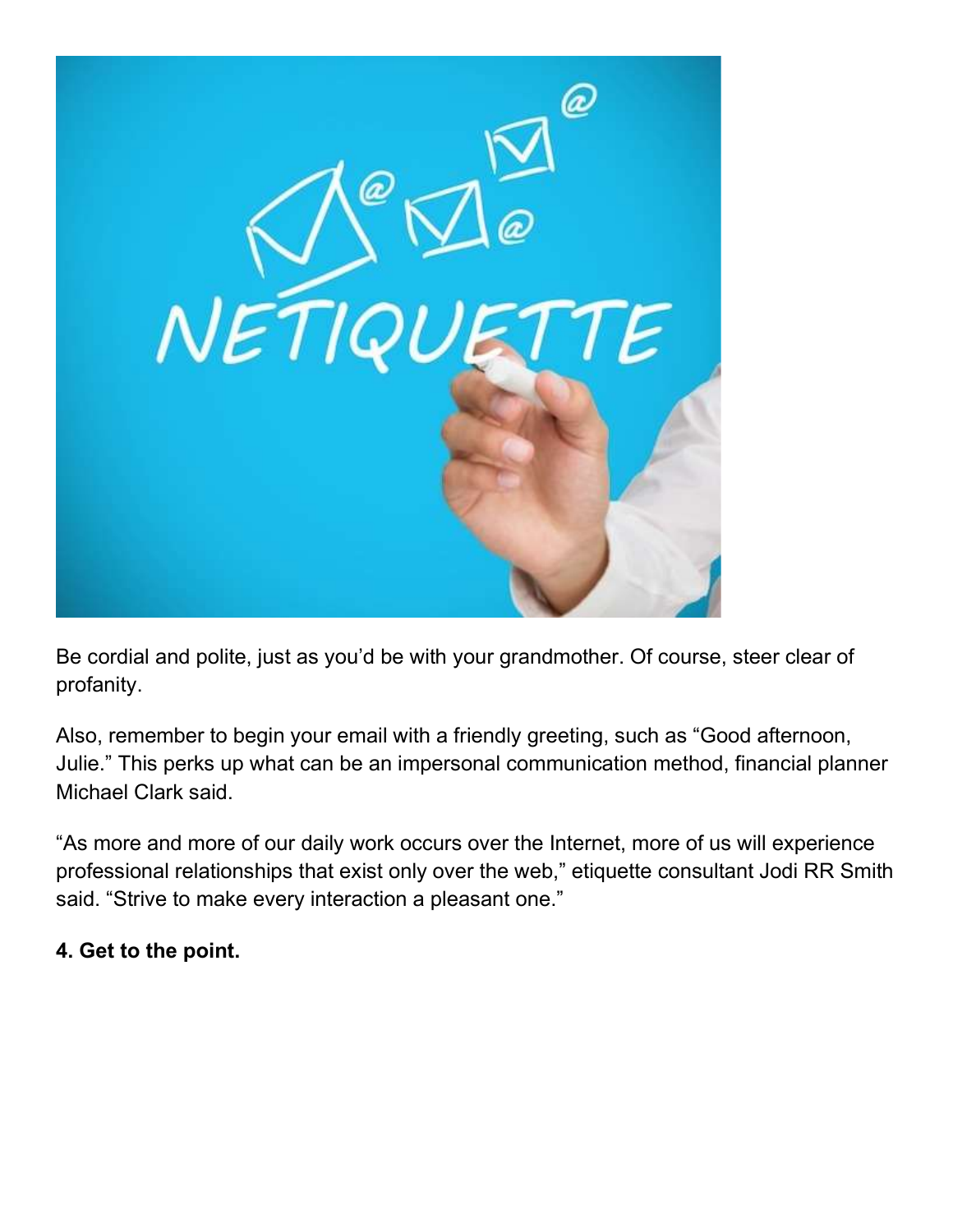

Your emails should be clear and concise, experts say.

"If you have a bunch of items to discuss, you may want to consider sending several emails. This makes your message clear and allows the recipient to reply to one topic at a time," said Mitchell, the All About People co-founder.

She added: "Rambling emails are dreadful. How your emails are written is a reflection of you."

Don't overlook the subject line, said Pete Sena, founder of marketing agency Digital Surgeons.

"People nowadays are primarily consuming their email on the go and from mobile devices. A descriptive subject line helps to improve the likelihood someone will open it," Sena said.

#### 5. Keep it simple.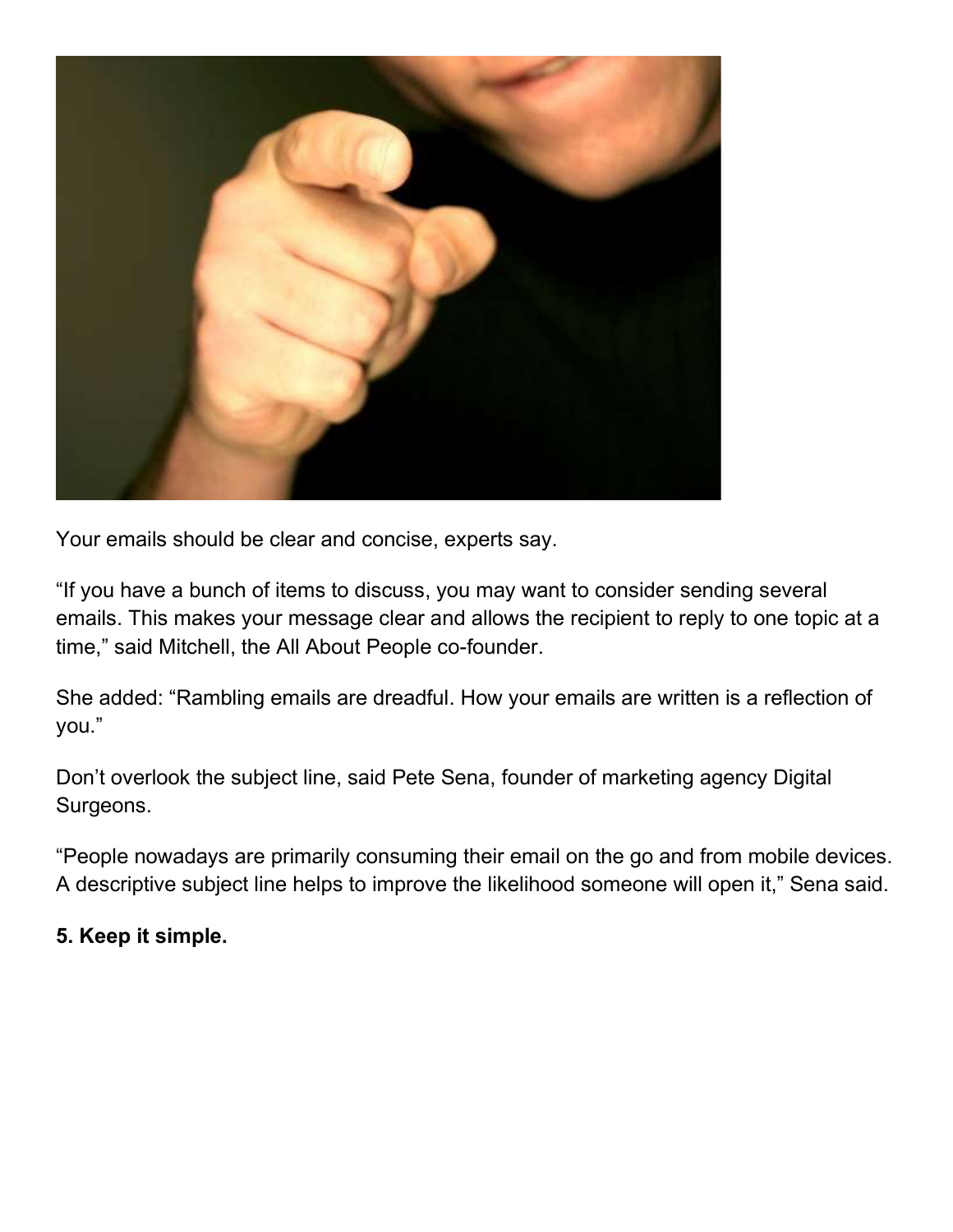

If you're going to cover several matters in an email, divide the information into small, organized blocks to make it easier to read, Mitchell recommended. Also, incorporate bullet points, but don't overdo it.

"If it doesn't fit on one screen, edit the message or turn it into a Word document that can be attached to a short email cover note," said Ron Culp, director of the graduate PR and advertising program at DePaul University. "Brevity is especially important, since more than a third of email messages are being read on mobile devices."

#### 6. Erase the errors.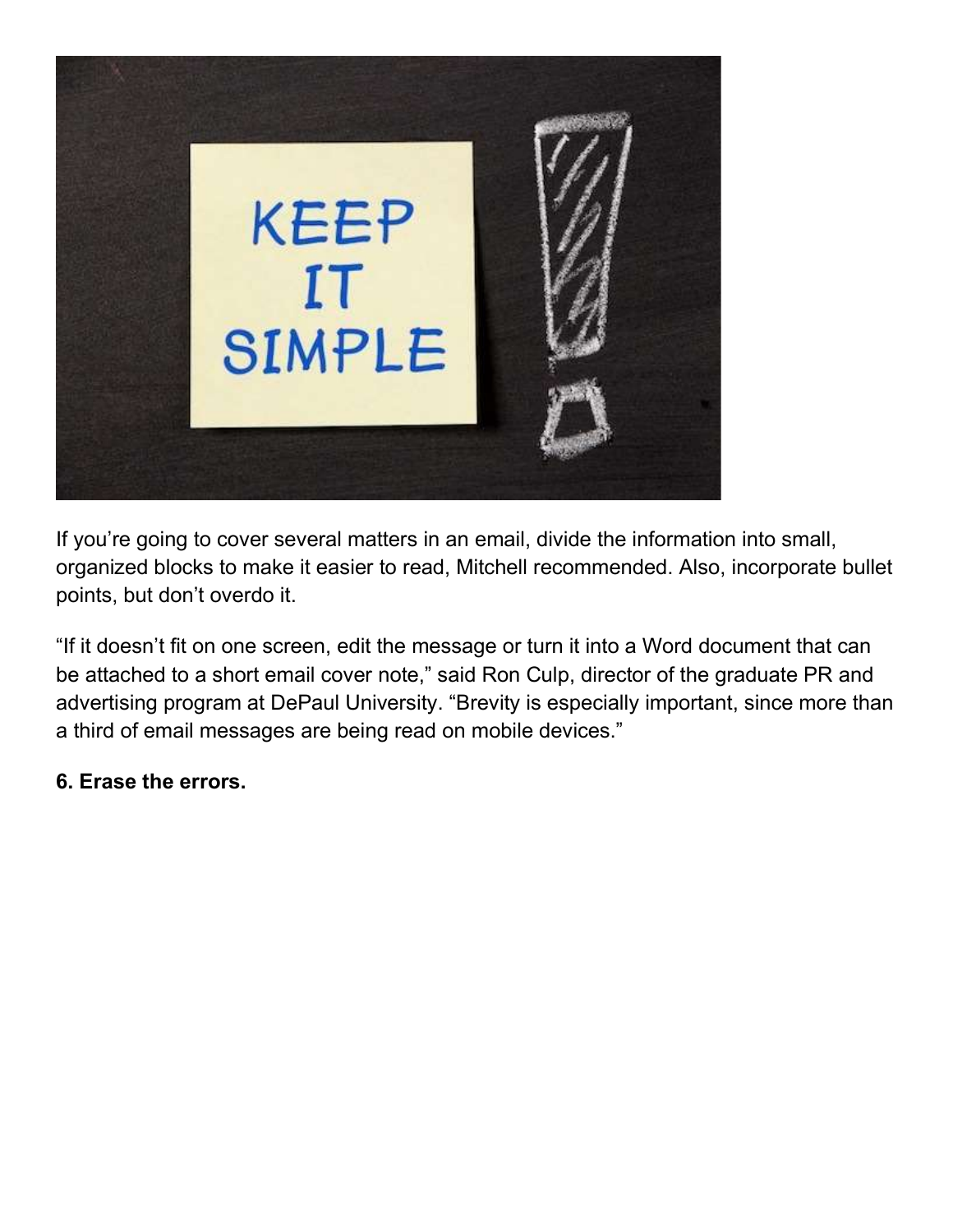

Before pressing "send," be sure to run your email program's spelling and grammar checker, said Parker Geiger, CEO of Chuva Group, a branding agency. Then, he said, print the email and read it backward — word-by-word. No one wants to read sloppily constructed emails, including those with lots of words in all caps.

# 7. Cut the cuteness.

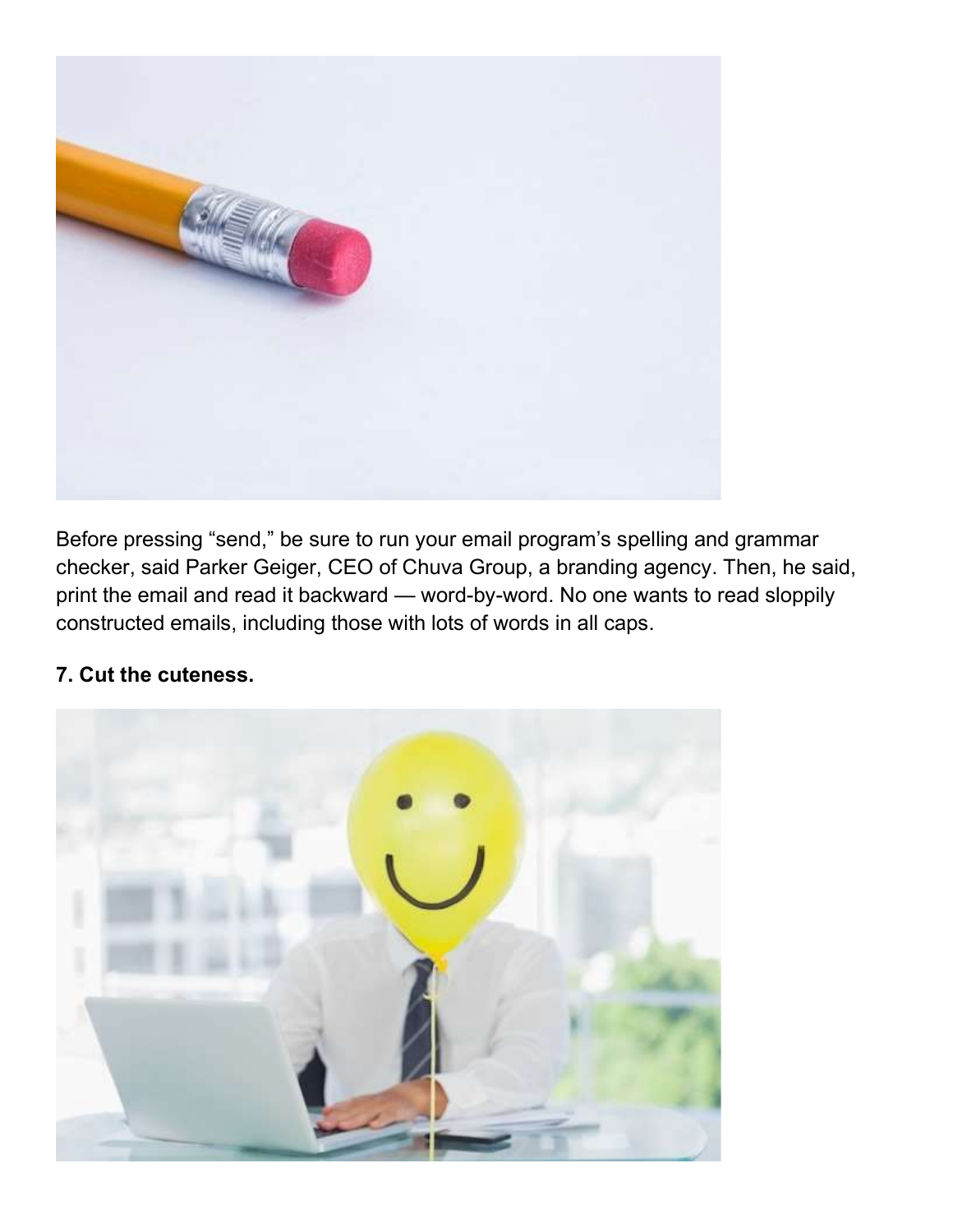Want to be treated seriously? Then don't pepper your emails with childish smiley faces and similar symbols.

"If you're adding a smiley face to show you're kidding about something or to make bad news seem better, take it out," Monster.com's Slayter said.

In the absence of a smiley face, reword your email to clarify its meaning, according to Slayter, or simply relay the information in person or over the phone.

#### 8. Don't be a copy machine.

—



Resist the urge to CC everybody in your office. Rather, CC only those people who need to be kept in the loop. Excessive CC'ing drains productivity, said Dave Scarola, vice president of The Alternate Board, a peer advisory network for business professionals.

"I have seen too many people widely copy recipients who get no benefit," Scarola said. "The sender's motivation is often 'Hey, look at me. I am doing something.'"

Photos via Thinkstock/Stockbyte, Thinkstock/Artem Sam, Thinkstock/Ivonne WierinkvanWetten, Thinkstock/Wavebreak Media, Thinkstock/Daniel Vineyard, Thinkstock/Christian Chan, Thinkstock/Christopher Robbins